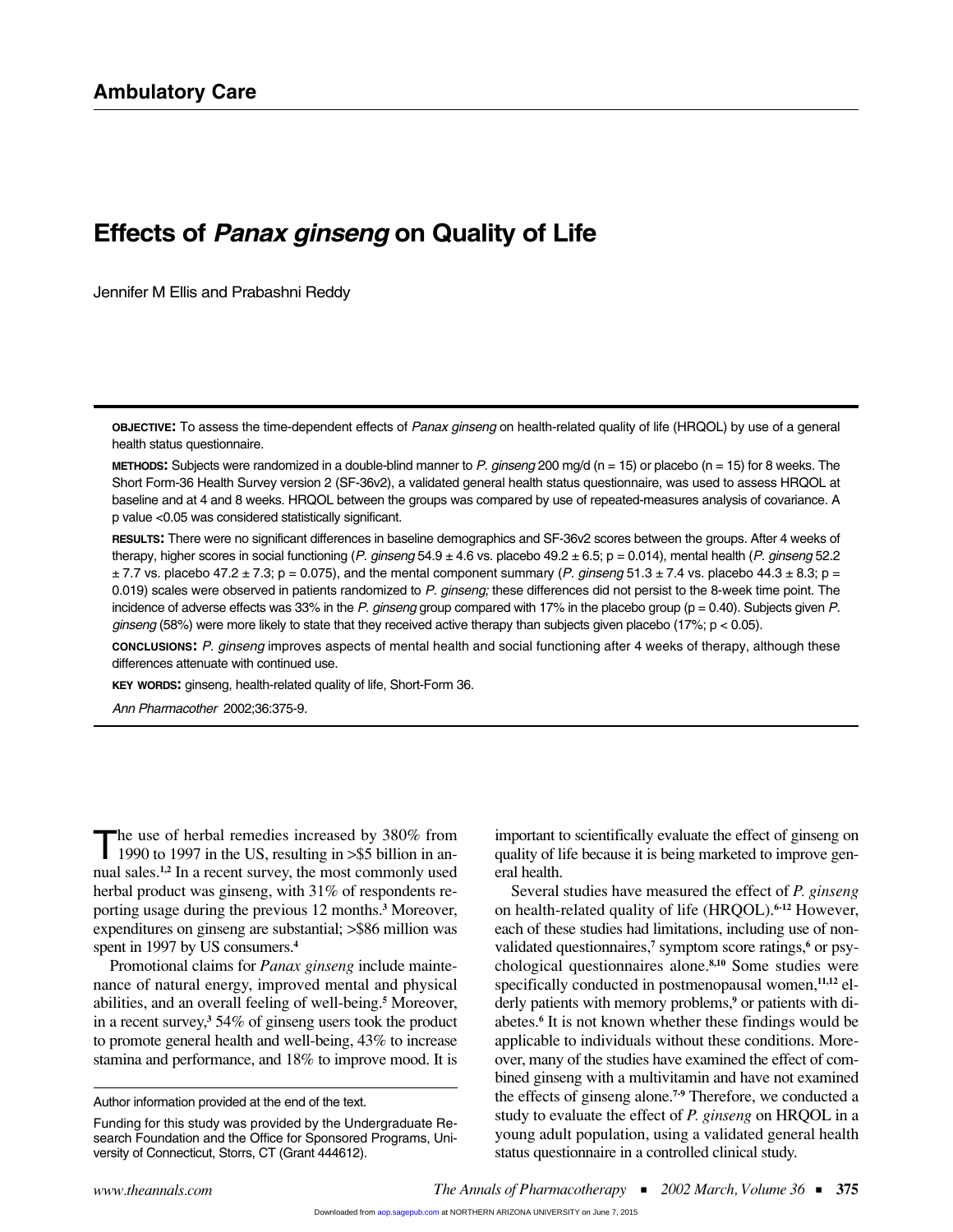# **Methods**

#### **STUDY DESIGN**

The effect of *P. ginseng* on HRQOL was assessed in a randomized, double-blind, placebo-controlled study. Subjects were recruited by placing advertisements at the University of Connecticut and in the university's newspaper, *The Daily Campus*. Subjects were eligible for study entry if they were ≥18 years old and were excluded if they were taking anticoagulants; had an adverse reaction to any ginseng extract (*Panax*, American, or Siberian) or lactose; had a personal history of alcohol or drug abuse; were pregnant or planning to become pregnant; were nursing; had a baseline diastolic blood pressure >85 or <60 mm Hg; had any history of renal, hepatic, or autoimmune dysfunction; had a history of ventricular or supraventricular arrhythmias; or did not provide informed consent.**<sup>4</sup>** Subjects were randomized by use of a random-number table. The study was blinded from patients by matching placebo, and investigators were unaware of treatment assignment until the end of the study. The study was approved by the institutional review board of the University of Connecticut.

Subjects abstained from any ginseng-containing products for a week before the study was initiated to ensure an adequate washout period.**<sup>13</sup>** They were then randomized to *P. ginseng* 200 mg (Ginsana**<sup>5</sup>** ) or matching placebo (lactose-filled gelatin capsules) with a full glass of water before 1000 hours for 8 weeks.

HRQOL was assessed at baseline and at 4 and 8 weeks. A reminder note was given to each participant for the follow-up visit. In addition, subjects were E-mailed 1 week prior to the follow-up appointment. If they did not respond to the E-mail, the subject was contacted by telephone 1 day before the scheduled visit.

#### **HRQOL ASSESSMENT**

The Short Form-36 Health Survey version 2 (SF-36v2), a valid, reliable general health status instrument, was used to assess the effect of *P. ginseng* on HRQOL.**<sup>14</sup>** It is particularly suited to the assessment of relatively minor changes in HRQOL in healthy populations and takes only 10 minutes to complete.**14-17** The SF-36v2 is the updated version of the original SF-36. Changes from the original version include format modification, wording revisions, and changes in the number of response choices, which resulted in greater reliability, validity, and readability.**<sup>14</sup>** SF-36v2 consists of 36 questions that address 8 scales or domains: physical functioning, mental health, role limitations due to physical health, pain, social functioning, role limitations due to emotional problems, vitality, and general health perceptions. Physical and mental health summary measures may also be calculated. Scores range from 0 to 100, with higher values indicating better function. Each of the domains are then normed or adjusted to a US population mean of  $50 \pm 10$  to allow for easy comparison of scores. The normed scores are reported in the article. A blinded investigator scored the SF-36v2 according to the instructions of the authors.**<sup>14</sup>**

At the end of the 8-week treatment period, subjects were asked 3 questions: (1) which therapy they believed they were taking, (2) whether they felt any differently during treatment, and (3) whether they experienced any adverse effects.

#### **STATISTICAL ANALYSIS**

Intention-to-treat analysis was used. χ**<sup>2</sup>** Analysis was used to compare nominal data (Fisher's exact test if any cell <5), and continuous data were compared by use of Student's *t*-test. Repeated-measured analysis of covariance with 1 between-condition (experimental condition – *P. ginseng* or placebo) and 1 within-subject factor (time) was used to compare differences in HRQOL scores at baseline and at 4 and 8 weeks. Baseline data were used as constant covariants. A p value <0.05 was considered statistically significant.

Missing data were analyzed by use of Little's missing-completely-atrandom test,**<sup>18</sup>** which showed that the subjects lost to follow-up were unrelated to patients' HRQOL ( $p = 0.81$ ). Because the data were missing at random, an expectation-maximization algorithm for the repeated-measures model was used to impute missing data.**<sup>19</sup>** Statistical analysis was conducted with use of SPSS version 10.0 (SPSS, Chicago).

Because the SF-36v2 does not have published sample size calculations, the original SF-36 was used to establish the number of subjects required for the study. A sample size of 15 in each group was needed to determine a 20-point difference (on a scale of 0–100) in 6 of the 8 domains: physical functioning, social functioning, general health, mental health, bodily pain, and vitality with an  $\alpha = 0.05$  and  $\beta = 0.2$ <sup>17</sup>

# **Results**

Thirty subjects were recruited and were randomly assigned to *P. ginseng* 200 mg ( $n = 15$ ) or placebo ( $n = 15$ ). One subject in the active treatment group dropped out of the study within the first few weeks because of nausea and vomiting. Three subjects in each group did not return for the 8-week follow-up appointment. This was most likely because of scheduling problems from the onset of the summer vacation at the university and was probably not treatment-related.

Subject demographics are summarized in Table 1. There were no statistically significant differences between the 2 groups in age, gender, weight, ethnic background, or smoking status.

A comparison of SF-36v2 scores in subjects taking *P. ginseng* and placebo at baseline and at 4 and 8 weeks is provided in Table 2. At baseline, there were no significant differences between treatment groups in SF-36v2 scores. At 4 weeks, social functioning was significantly higher in the *P. ginseng* group compared with those given placebo (p  $= 0.014$ ). In addition, a trend toward a higher mental health score  $(p = 0.075)$  was seen at the 4-week time point in subjects assigned to *P. ginseng*. Moreover, the mental component summary score was significantly higher in the *P. ginseng* group at 4 weeks than that in the control group ( $p =$ 0.019). None of these differences persisted to the 8-week evaluation. No other significant differences between the groups were detected at the 4- and 8-week time points. When missing data points were not imputed, the results were unchanged.

Table 3 summarizes the responses to the questions asked at the end of the study. The *P. ginseng* group was

| <b>Table 1. Baseline Subject Demographics</b> |                               |                               |         |  |
|-----------------------------------------------|-------------------------------|-------------------------------|---------|--|
| <b>Parameter</b>                              | Ginseng <sup>a</sup><br>n (%) | Placebo <sup>a</sup><br>n (%) | p Value |  |
| Age $(y)$                                     | $21.9 \pm 2.4^{\rm b}$        | $21.3 \pm 2.9^b$              | 0.59    |  |
| Gender<br>male<br>female                      | 9(60)<br>6 (40)               | 4 (27)<br>11 (73)             | 0.14    |  |
| Ethnic background<br>white<br>Asian           | 13 (87)<br>2 (13)             | 12 (80)<br>3(20)              | 0.60    |  |
| Weight (kg)                                   | $69.8 \pm 13.2^{\rm b}$       | $65.2 \pm 10.3^{\rm b}$       | 0.30    |  |
| Smoker<br>ves<br>no<br>occasionally           | 2(13)<br>12 (80)<br>1 (7)     | 1 (7)<br>13 (87)<br>1 (7)     | 0.83    |  |
| $a_n = 15$ .<br>$b$ Mean $\pm$ SD.            |                               |                               |         |  |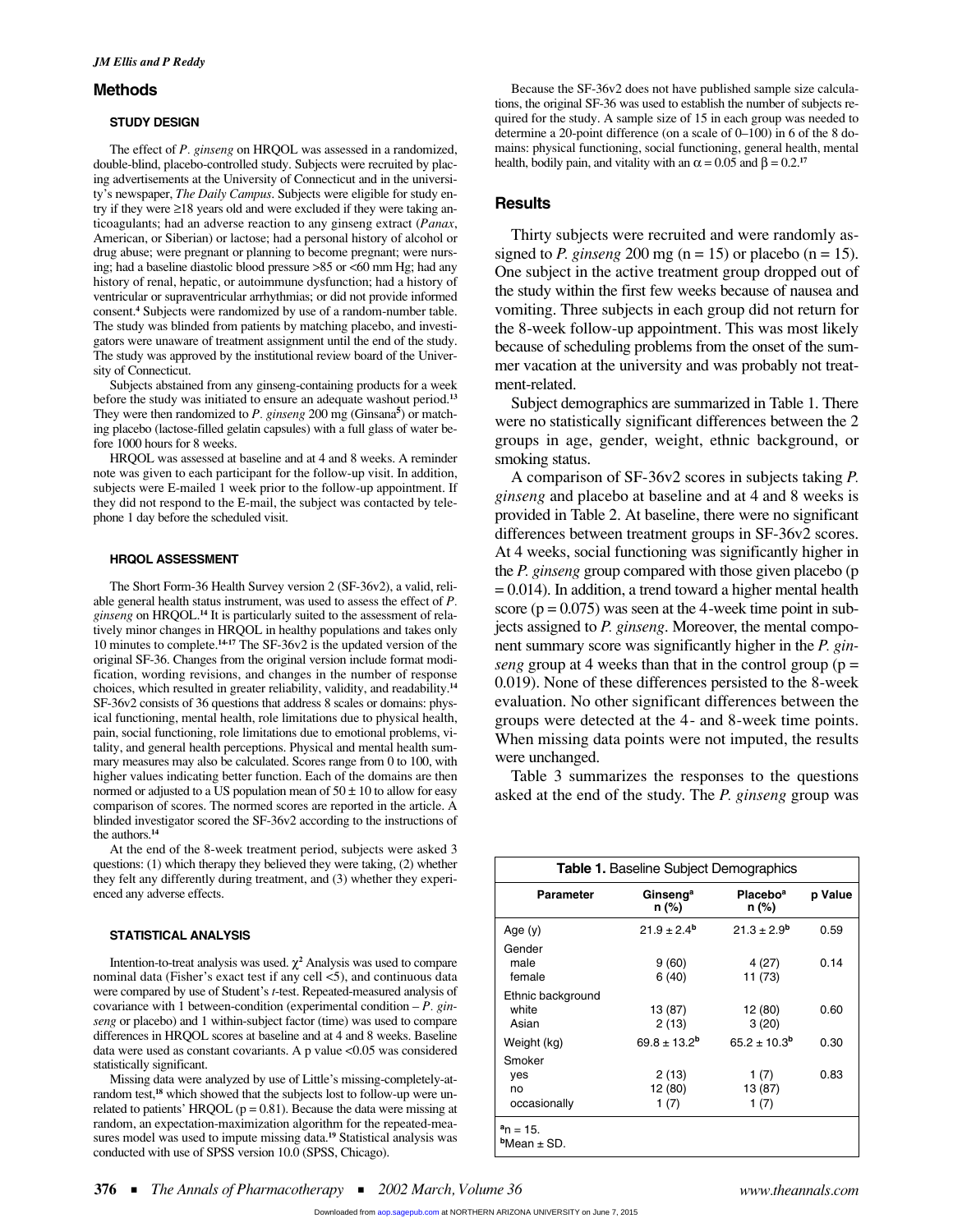more likely to state that they felt they received ginseng  $(58\% \text{ vs. } 17\%; \text{ p} < 0.05)$  and to report feeling differently during the study (58% vs. 8%;  $p = 0.03$ ). The incidence of adverse events was similar between the 2 groups (*P. ginseng* 33% vs. placebo 17%;  $p = 0.40$ ). There was 1 report of each of the following adverse effects among patients assigned to *P. ginseng*: nausea/vomiting, insomnia, rebound irritability, and headache. The subject who experienced nausea and vomiting withdrew from the study, whereas other adverse effects in the treatment group were either tolerable or diminished with time. Adverse effects reported in the placebo group were heartburn  $(n = 1)$  and sleeplessness  $(n = 1)$ . Both subjects remained in the study.

## **Discussion**

To our knowledge, this is the first study to evaluate the effects of *P. ginseng* on HRQOL using the SF-36v2. Our study was able to overcome many of the limitations of previous studies.**6-12** We used a validated general health status instrument rather than symptom score ratings<sup>6</sup> or psychological questionnaires.**8,10** Because claims for "an overall feeling of healthy well-being" have been made, we believed that it was important to assess overall HRQOL rather than to focus on psychological measures alone.**<sup>5</sup>** We found significantly higher scores in the active group in the social functioning and mental component summary scales after 4 weeks of therapy, although these differences were no longer evident at 8 weeks. We also observed a trend toward improvement in mental health scores. Additionally, subjects randomized to *P. ginseng* were significantly more likely to state that they felt differently during treatment and were more likely to believe that they received ginseng than the placebo group.

To evaluate the clinical significance of these changes, we calculated the effect size (change in time within a

group divided by the SD) to facilitate a distribution-based interpretation.**<sup>20</sup>** Effect sizes of 0.2, 0.5, and 0.8 are considered small, moderate, and large effect sizes, respectively. The effect sizes calculated for the social functioning, mental health, and mental component summary scales exceeded 0.2 (0.38, 0.30, and 0.30, respectively). This implies that the change in scores in the social functioning, mental health, and mental component summary scales after 4 weeks of *P. ginseng* are at least minimally clinically significant.

To date, there has been equivocal evidence that *P. ginseng* improves HRQOL.**6-12** In a recent survey,**<sup>3</sup>** only a third of ginseng users perceived the product to be effective. In elderly patients with memory problems,**<sup>9</sup>** *P. ginseng* plus a multivitamin did not improve HRQOL as measured by the Life Satisfaction in the Elderly Scale after 9 months of therapy. In 2 additional studies,**8,10** *P. ginseng* had no effect

| <b>Table 3.</b> Responses to Questions Asked at the End of the<br><b>Treatment Period</b> |                                                                             |                                      |         |  |  |
|-------------------------------------------------------------------------------------------|-----------------------------------------------------------------------------|--------------------------------------|---------|--|--|
| Parameter                                                                                 | Ginseng <sup>a</sup><br>n (%)                                               | <b>Placebo</b> <sup>a</sup><br>n (%) | p Value |  |  |
|                                                                                           | Which treatment do you believe you received?                                |                                      |         |  |  |
| ginseng                                                                                   | 7 (58)                                                                      | 2(17)                                | 0.05    |  |  |
| placebo                                                                                   | 5 (42)                                                                      | 10 (83)                              |         |  |  |
|                                                                                           | Did you feel any differently during the study?                              |                                      |         |  |  |
| ves                                                                                       | 7 (58)                                                                      | 1 (8)                                | 0.03    |  |  |
| no                                                                                        | 5 (42)                                                                      | 10 (83)                              |         |  |  |
| not really                                                                                | 0(0)                                                                        | 1(8)                                 |         |  |  |
|                                                                                           | Did you experience any adverse effects?                                     |                                      |         |  |  |
| yes                                                                                       | $4b$ (33)                                                                   | $2^c(17)$                            | 0.40    |  |  |
| $a_n = 12$ .<br><sup>c</sup> Sleeplessness and heartburn.                                 | <sup>b</sup> Headache, insomnia, rebound irritability, and nausea/vomiting. |                                      |         |  |  |

| <b>Scale</b>             | Ginseng                       |                             | Placebo              |                               |                      |                      |
|--------------------------|-------------------------------|-----------------------------|----------------------|-------------------------------|----------------------|----------------------|
|                          | <b>Baseline</b><br>$(n = 15)$ | Week 4<br>$(n = 14)$        | Week 8<br>$(n = 12)$ | <b>Baseline</b><br>$(n = 15)$ | Week 4<br>$(n = 15)$ | Week 8<br>$(n = 12)$ |
| Physical functioning     | $55.6 \pm 4.9$                | $55.7 \pm 5.1$              | $55.7 \pm 4.4$       | $54.5 \pm 3.5$                | $55.5 \pm 2.3$       | $55.5 \pm 2.4$       |
| Role physical            | $54.7 \pm 2.6$                | $52.3 \pm 7.1$              | $53.3 \pm 5.2$       | $52.6 \pm 6.3$                | $53.4 \pm 4.5$       | $54.0 \pm 3.4$       |
| Bodily pain              | $55.6 \pm 7.3$                | $57.2 \pm 6.5$              | $56.4 \pm 6.0$       | $57.1 \pm 5.6$                | $56.4 \pm 5.9$       | $58.3 \pm 4.2$       |
| General health           | $52.7 \pm 8.0$                | $53.2 \pm 5.6$              | $53.2 \pm 7.5$       | $54.7 \pm 4.8$                | $55.9 \pm 4.5$       | $56.4 \pm 4.4$       |
| Vitality                 | $51.1 \pm 8.6$                | $54.1 \pm 6.8$              | $55.8 \pm 4.8$       | $49.2 \pm 10.2$               | $49.8 \pm 10.3$      | $53.7 \pm 7.1$       |
| Social functioning       | $53.2 \pm 4.5$                | $54.9 \pm 4.6^{\rm b}$      | $54.4 \pm 4.5$       | $50.7 \pm 7.4$                | $49.2 \pm 6.5$       | $51.4 \pm 5.2$       |
| Role emotional           | $49.9 \pm 8.6$                | $50.6 \pm 8.6$              | $48.1 \pm 8.2$       | $46.6 \pm 9.4$                | $46.0 \pm 6.6$       | $47.8 \pm 7.5$       |
| Mental health            | $50.6 \pm 5.3$                | $52.2 \pm 7.7^c$            | $52.3 \pm 5.2$       | $48.3 \pm 7.0$                | $47.2 \pm 7.3$       | $51.7 \pm 7.3$       |
| Physical component score | $56.4 \pm 5.6$                | $55.8 \pm 4.8$              | $56.4 \pm 4.7$       | $57.3 \pm 4.4$                | $58.4 \pm 3.6$       | $58.1 \pm 2.4$       |
| Mental component score   | $48.9 \pm 8.0$                | $51.3 \pm 7.4$ <sup>d</sup> | $50.5 \pm 6.0$       | $45.6 \pm 9.2$                | $44.3 \pm 8.3$       | $48.4 \pm 7.7$       |

SF-36 = Short Form-36 Health Survey; v2 = version 2.

**<sup>a</sup>**Based on SF-36v2 using 1998 SF-36 US population-based norms with a mean of 50. All comparisons vs. placebo.

 $^{b}p = 0.014$ .

 $c_p = 0.075$ .

 $\mathbf{d}$ <sub>p</sub> = 0.019.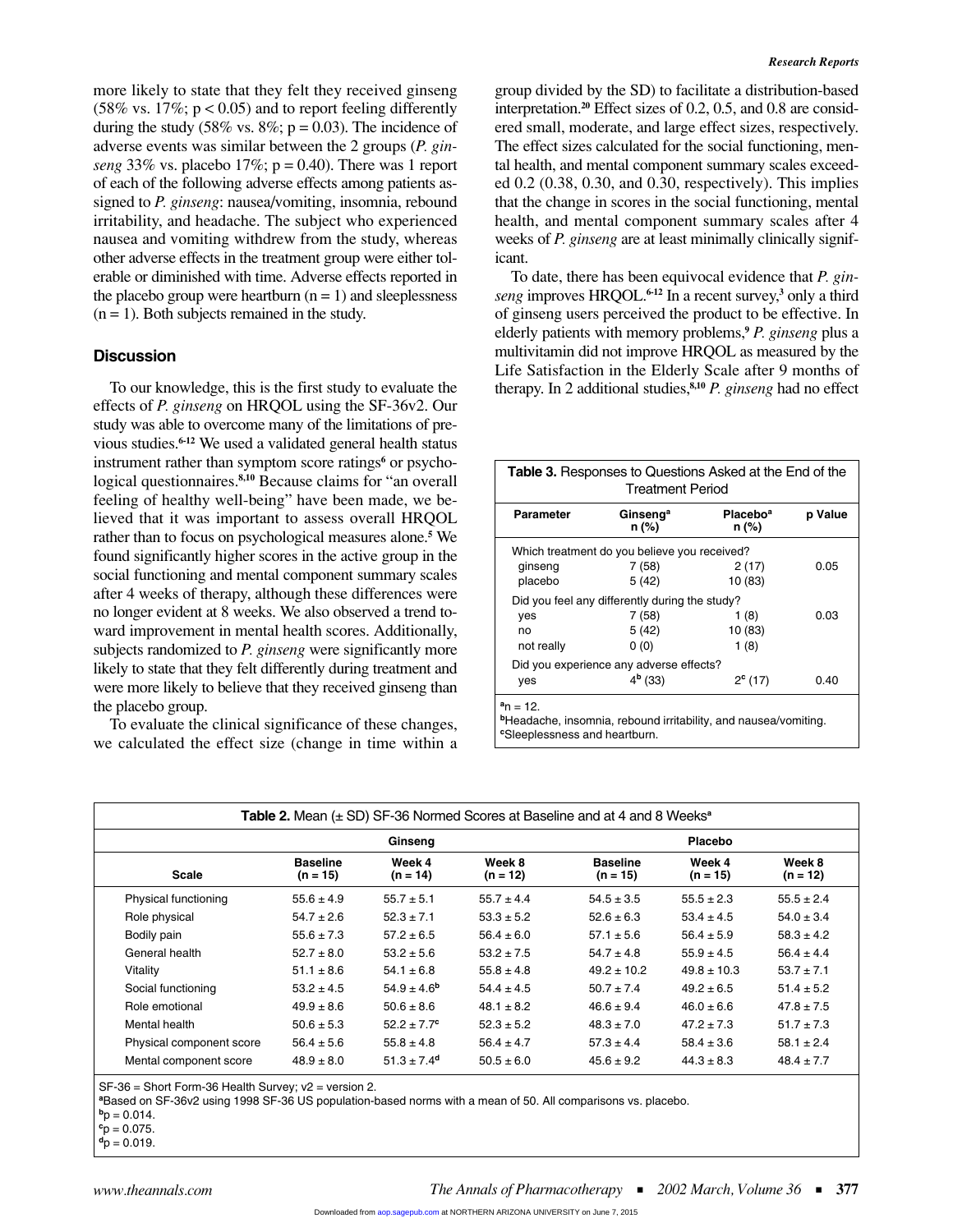### *JM Ellis and P Reddy*

on psychological well-being after 8–12 weeks. However, alertness, relaxation, and appetite, measured on a visual analog scale, improved significantly compared with placebo at the end of 12 weeks.**<sup>8</sup>** In another study,**<sup>7</sup>** HRQOL improved after 8 and 12 weeks of *P. ginseng* (p < 0.001). However, an unvalidated 11-item questionnaire was used to assess HRQOL.

In patients with type 2 diabetes mellitus, 100 mg of ginseng (unknown type) increased psychophysical performance, mood, vigor, and well-being  $(p < 0.01)$ , whereas physical activity improved with the 200-mg ginseng dose only ( $p < 0.05$ ) when a linear analog scale was used after 8 weeks.**<sup>6</sup>** Two recent studies**11,12** in symptomatic postmenopausal women showed significant benefit with ginseng on depression, well-being, general health, and anxiety after 1–2 months. However, in 1 of the studies, when HRQOL was measured by the women's health questionnaire and symptoms on a visual analog scale, no improvement with *P. ginseng* was observed.**<sup>11</sup>**

Moreover, in a systematic review of clinical trials with ginseng, the evidence for improved physical performance was equivocal.**<sup>21</sup>** This is corroborated by the lack of effect on the physical functioning, role functioning, and physical component summary scales observed in our study.

Our findings showed that some aspects of HRQOL improve early during the course of therapy, but these differences dissipated with time. Caffeine, a substance that, like ginseng, is used to increase alertness and energy, has been shown to improve physical and mental performance.**<sup>22</sup>** However, tolerance to the effects of caffeine develops after 7–18 days.**23,24** In chronic caffeine users, abrupt discontinuation leads to headache, tiredness, fatigue, and mood disturbance.**25,26** It is thought that continued caffeine use is driven by relief of withdrawal.**<sup>27</sup>** Whether a similar pattern of improvement in physical and mental functioning occurs with ginseng, followed by tolerance and relief of withdrawal symptoms with chronic use, is not known but warrants further investigation.

There were several limitations to our study. Because we enrolled only 30 subjects, small changes in other HRQOL domains may have been more difficult to demonstrate. The study lacked sufficient power; however, this pilot study will enable us to calculate an adequate sample size for a future trial. Furthermore, we used healthy young adults in a university setting; our findings may not be applicable in other populations. The general health status instrument we selected did not assess changes in sleep, an adverse effect observed in the study, or libido, which may have been affected by *P. ginseng*. We only asked the students to abstain from ginseng-containing products; other concurrent herbals were not addressed. We also did not address adherence in the subjects. Because we did not measure HRQOL until week 4 of the study, any changes that may have occurred at an earlier time point may have been missed. Also, we did not question subjects about adverse effects until the 8-week time point, although one self-reported adverse event was shown early in the course of therapy.

# **Summary**

We found that *P. ginseng* 200 mg/d improved social functioning and mental component summary scores after 4 weeks of therapy, but these differences did not persist with continued use. Caution should be taken in interpretation because of the small sample size and the young population studied. Future studies should examine the effect of *P. ginseng* on HRQOL using a larger sample size, measure the effects at earlier time points, and investigate the effects of ginseng withdrawal.

**Jennifer M Ellis,** PharmD Student, School of Pharmacy, University of Connecticut, Storrs, CT

**Prabashni Reddy** PharmD, Assistant Professor, School of Pharmacy, University of Connecticut

**Reprints:** Prabashni Reddy PharmD, Drug Information Center — Hartford Hospital, 80 Seymour St., Hartford, CT 06102-5037, FAX 860/545-2415, E-mail Preddy@harthosp.org

We acknowledge the assistance of Sheryl Horowitz PhD for conducting the statistical analysis and C Michael White PharmD for reviewing the manuscript.

# **References**

- 1. Eisenberg DM, Davis RB, Ettner SL, Appel S, Wikey S, Van Rompay M, et al. Trends in alternative medicine use in the US, 1990–7: results of a follow-up national survey. JAMA 1998;280:1569-75.
- 2. Bauer BA. Herbal therapy: what a clinician needs to know to counsel patients effectively. Mayo Clin Proc 2000;75:735-841.
- 3. Harnack LJ, Rydell SA, Stang J. Prevalence of use of herbal products by adults in the Minneapolis/St Paul, Minn, metropolitan area. Mayo Clin Proc 2001;76:688-94.
- 4. Blumenthal M, Busse WR, Goldeberg A, Gruenwald J, Hall T, Riggins CW, et al., eds. The complete German Commission E monographs: therapeutic guide to herbal medicines. 1st ed. Austin, TX: American Botanical Council, 1998.
- 5. Product information. Ginsana (*Panax ginseng*). Ridgefield, CT: Pharmaton Natural Health Products, 1999.
- 6. Sotaniemi E, Haapakoski E, Rautio A. Ginseng therapy in non-insulindependent diabetic patients. Diabetes Care 1995;18:1373-5.
- 7. Caso Marasco A, Vargas Ruiz R, Salas Villagomez A, Begona Infante C. Double-blind study of a multivitamin complex supplemented with ginseng extract. Drugs Exp Clin Res 1996;22:323-9.
- 8. Wiklund I, Karlburg J, Lund B. A double-blind comparison of the effect on quality of life of a combination of vital substances including ginseng G115 and placebo. Curr Ther Res 1994;55:32-42.
- 9. Neri M, Andermarcher E, Pradelli J, Salvioli G. Influence of a doubleblind pharmacological trial on two domains of well-being in subjects with age associated memory impairment. Arch Gerontol Geriatr 1995; 21:241-52.
- 10. Cardinal BJ, Engels HJ. Ginseng does not enhance psychological wellbeing in healthy, young adults: results of a double-blind, placebo-controlled, randomized clinical trial. J Am Diet Assoc 2001;101:655-60.
- 11. Wiklund IK, Mattsson LA, Lindgren R, Limoni C. Effects of standardized ginseng extract on quality of life and physiological parameters in symptomatic postmenopausal women: a double-blind, placebo-controlled trial. Swedish Alternative Medicine Group. Int J Clin Pharmacol Res 1999;19:89-99.
- 12. Tode T, Kikuch Y, Hirata J, Kita T, Nakata H, Nagata I. Effect of Korean red ginseng on psychological functions in patients with severe climacteric syndromes. Int J Gynecol Obstet 1999;67:169-74.
- 13. Ang-Lee MK, Moss J, Yuan CS. Herbal medicines and perioperative care. JAMA 2001;286:208-16.
- 14. Ware JE, Kosinsky M, Dewey JE, eds. How to score version 2 of the SF-36 health survey (standard and acute forms). Lincoln, RI: Quality Metric Incorporated, 2000.
- 15. Ware JE, Sherbourne CD. The MOS 36-item short-form health survey (SF-36). Med Care 1992;30:473-83.
- 16. McDowell I, Newell C. General health status and quality of life. In: Mc-Dowell I, Newell C, eds. Measuring health: a guide to rating scales and